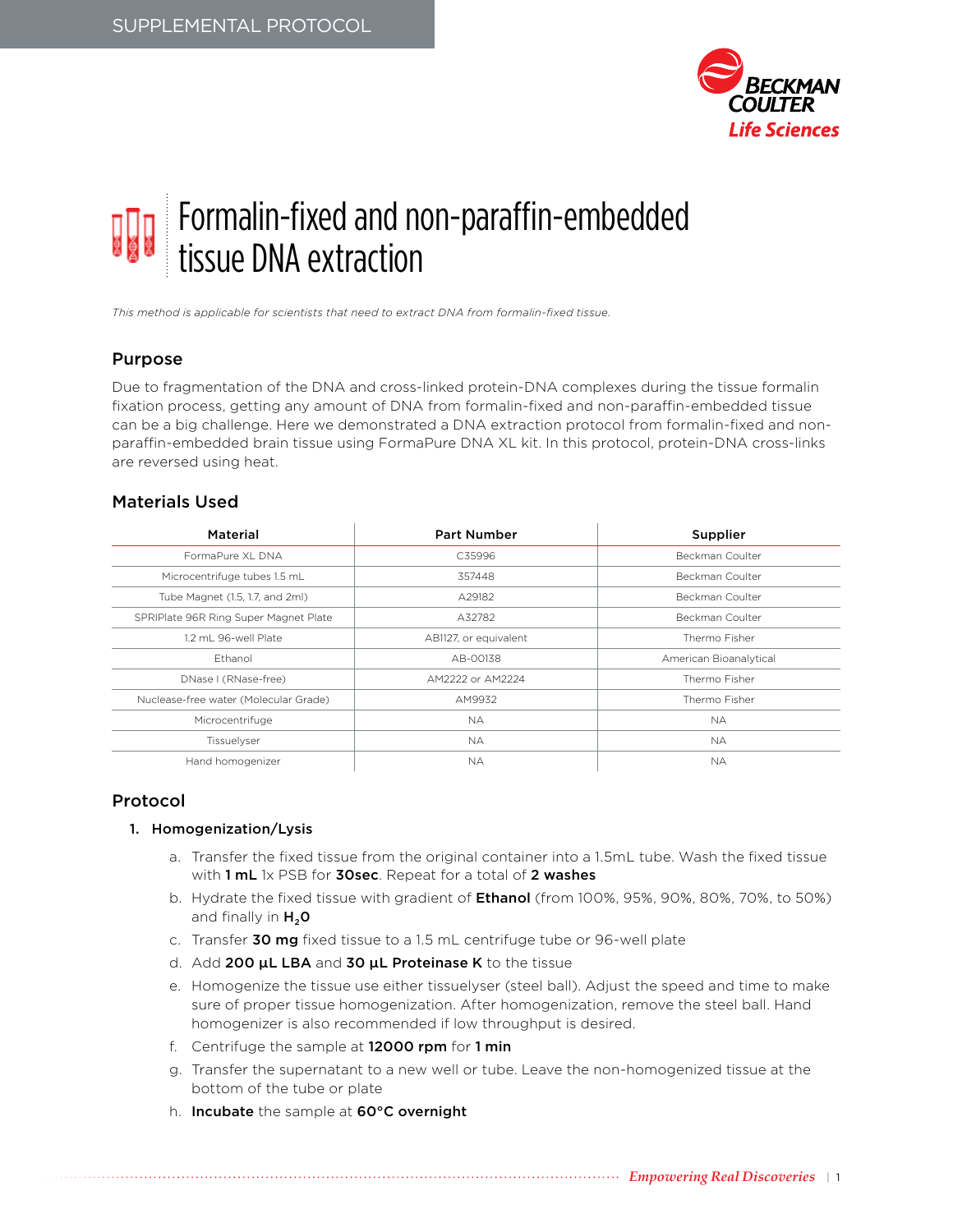#### 2. Decrosslinking

- a. Incubate the sample for 60 min at 80°C
- b. Remove the sample from the heat source

#### 3. RNase A Treatment

- a. Add 5  $\mu$ L of RNase A to the sample
- b. Mix by pipetting up and down 10 times, or until thoroughly mixed
- c. Incubate for 5 min at room temperature

# 4. Bind

- a. Add 300 µL of BBA to the sample
- b. Mix by pipetting up and down 10 times, or until thoroughly mixed.
- c. Incubate for 5 min at room temperature
- d. Place the sample on a **magnet** for 10 min (or until supernatant is clear)
- e. Remove and discard the supernatant without disrupting the beads
- f. Remove the sample from the magnet

#### 5. Wash

- a. Add 400 µL of Wash buffer WBA to the sample
- b. Mix by pipetting up and down 10 times, or until thoroughly mixed
- c. Place the sample on a **magnet** for 10 minutes (or the supernatant is clear)
- d. Remove and discard the supernatant without disrupting the beads
- e. Remove the sample from the magnet

#### 6. Ethanol Wash

- a. Add 750  $\mu$ L of freshly prepared 80% ethanol to each sample
- b. Mix by pipetting up and down 10 times, or until thoroughly mixed
- c. Place the sample on a magnet for 10 minutes (or the supernatant is clear)
- d. Remove and discard the supernatant without disrupting the beads
- e. Remove the sample from the magnet
- f. Air dry the samples on the magnet for 10 min

#### 7. Elute

- a. Add 40 µL of nuclease free water to the sample
- b. Mix by pipetting up and down 10 times, or until thoroughly mixed
- c. Incubate for 2 minutes at 60°C
- d. Place the sample on a magnet for 5 minutes (or until supernatant is clear)
- e. Remove and save the supernatant without disrupting the beads